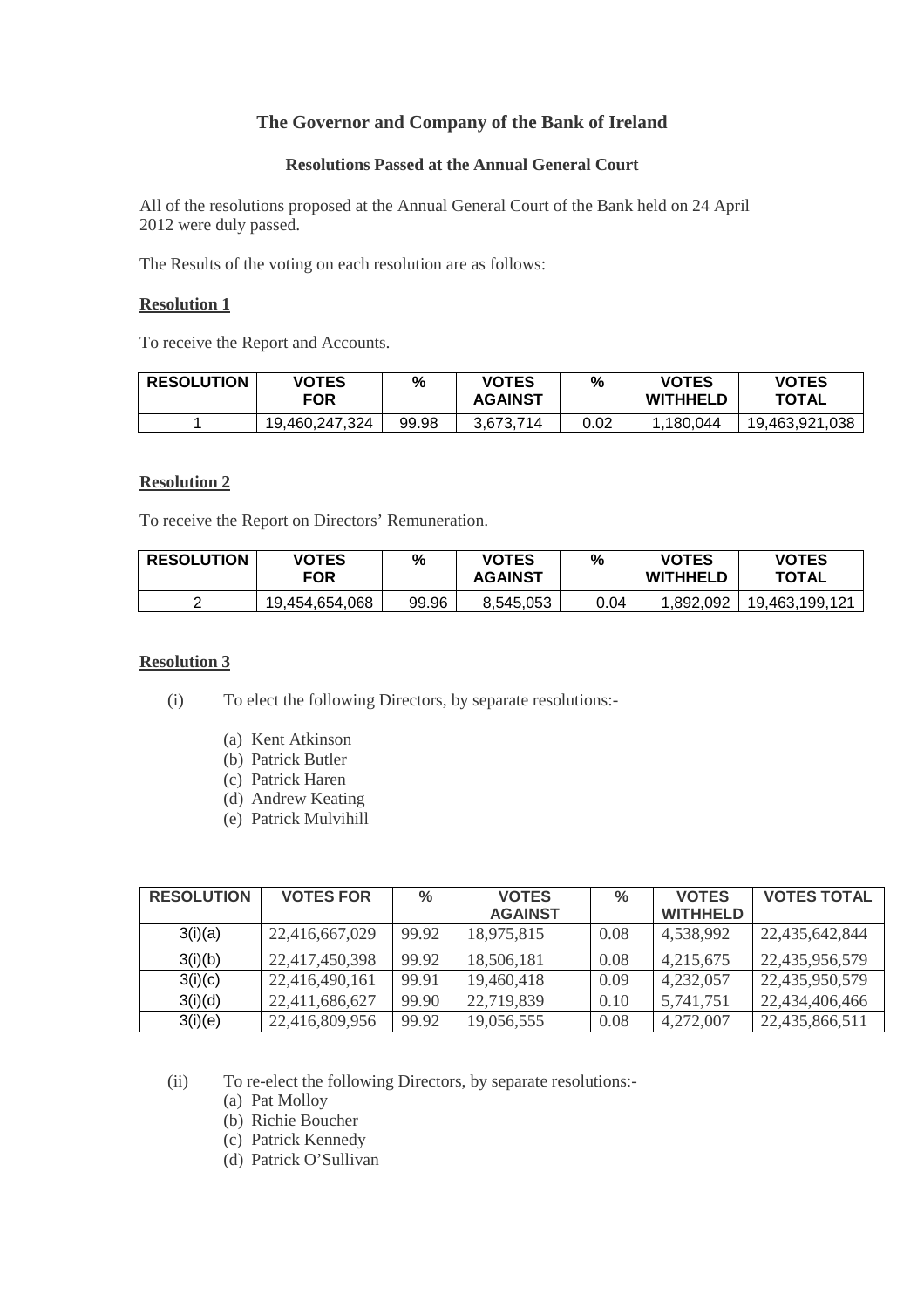| <b>RESOLUTION</b> | <b>VOTES FOR</b> | ℅     | <b>VOTES</b><br><b>AGAINST</b> | $\frac{0}{0}$ | <b>VOTES</b><br><b>WITHHELD</b> | <b>VOTES TOTAL</b> |
|-------------------|------------------|-------|--------------------------------|---------------|---------------------------------|--------------------|
| 3(ii)(a)          | 22,415,100,911   | 99.90 | 21,579,759                     | 0.10          | 3,522,755                       | 22,436,680,670     |
| 3(ii)(b)          | 22,408,195,339   | 99.88 | 26,407,220                     | 0.12          | 5,602,315                       | 22,434,602,559     |
| 3(ii)(c)          | 22,415,887,468   | 99.91 | 20,405,620                     | 0.09          | 3,849,540                       | 22,436,293,088     |
| 3(ii)(d)          | 22,416,387,739   | 99.91 | 19,507,259                     | 0.09          | 4,184,550                       | 22,435,894,998     |

# **Resolution 4**

To authorise the Directors to determine the remuneration of the auditors.

| <b>RESOLUTION</b> | VOTES<br><b>FOR</b> | %     | <b>VOTES</b><br><b>AGAINST</b> | %    | <b>VOTES</b><br><b>WITHHELD</b> | <b>VOTES</b><br><b>TOTAL</b> |
|-------------------|---------------------|-------|--------------------------------|------|---------------------------------|------------------------------|
|                   | 19,458,079,116      | 99.97 | 5,591,380                      | 0.03 | 1.285.397                       | 19,463,670,496               |

# **Resolution 5**

To determine the re-issue price range for treasury stock.

| <b>RESOLUTION</b> | <b>VOTES</b><br>FOR | %     | <b>VOTES</b><br><b>AGAINST</b> | %    | <b>VOTES</b><br><b>WITHHELD</b> | <b>VOTES</b><br><b>TOTAL</b> |
|-------------------|---------------------|-------|--------------------------------|------|---------------------------------|------------------------------|
| J                 | 19,453,941,804      | 99.95 | 8,958,233                      | 0.05 | 2.188.631                       | 19,462,900,037               |

# **Resolution 6**

To renew the Directors' authority to issue Ordinary Stock on a non-pre-emptive basis for cash.

| <b>RESOLUTION</b> | VOTES<br>FOR   | %     | <b>VOTES</b><br><b>AGAINST</b> | %    | <b>VOTES</b><br><b>WITHHELD</b> | <b>VOTES</b><br><b>TOTAL</b> |
|-------------------|----------------|-------|--------------------------------|------|---------------------------------|------------------------------|
| 6                 | 19,343,999,252 | 99.39 | 117.902.694                    | 0.61 | 3.219.557                       | 19,461,901,946               |

## **Resolution 7**

To renew the Directors' authority to issue Ordinary Stock on a non-pre-emptive basis other than for cash.

| <b>RESOLUTION</b> | <b>VOTES</b><br>FOR | %     | <b>VOTES</b><br><b>AGAINST</b> | %     | <b>VOTES</b><br><b>WITHHELD</b> | <b>VOTES</b><br><b>TOTAL</b> |
|-------------------|---------------------|-------|--------------------------------|-------|---------------------------------|------------------------------|
|                   | 16.661.764.218      | 85.62 | 2.799.396.857                  | 14.38 | 3.987.905                       | 19,461,161,075               |